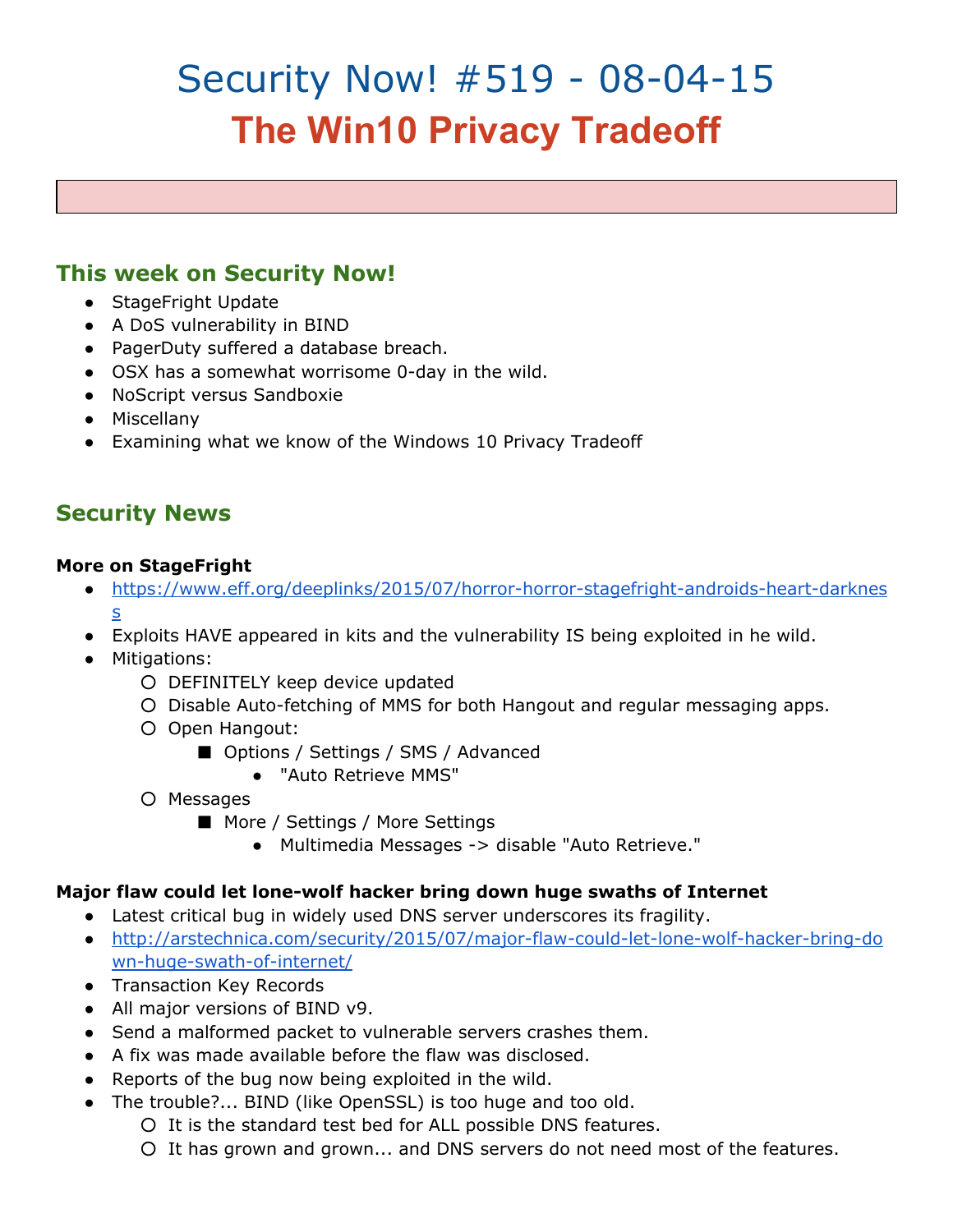#### **Pager Duty not only salts their passwords... they pepper them too. How do we know?**

- [http://www.theregister.co.uk/2015/07/31/incident\\_managers\\_pagerduty\\_pwned/?mt=14](http://www.theregister.co.uk/2015/07/31/incident_managers_pagerduty_pwned/?mt=1438638744425) [38638744425](http://www.theregister.co.uk/2015/07/31/incident_managers_pagerduty_pwned/?mt=1438638744425)
- The company acknowledged the attacker "gained unauthorized access to our users' names, email addresses, public calendar feed URLs, and hashed, salted and peppered passwords".
- <quote> Based on the investigation, the attacker bypassed multiple layers of authentication and gained unauthorised access to an administrative panel provided by one of our infrastructure providers. With this access, they were able to log into a replica of one of PagerDuty's databases. The evidence indicates that the attacker gained access to users' names, email addresses, hashed passwords and public calendar feed URLs.
- Users who do not reset their password by Monday, August 3 at 12:00pm Pacific Time will be automatically logged out of the website and will receive an email prompting them to reset their password.
- <quote> We use robust hashing techniques to protect passwords. If you have logged into your account anytime this year, your password is hashed with Bcrypt with a work factor of 10, using a per-user randomly generated salt and a site-wide pepper. Older passwords were hashed with SHA-1 over multimple rounds and using the same salt and pepper approach. We have no evidence that the attacker was able to access the pepper. Both the salt and pepper are 40 characters long and are randomly generated.

#### **0-day bug in fully patched OS X comes under active exploit to hijack Macs**

- Privilege-escalation bug lets attackers infect Macs sans password.
- [http://arstechnica.com/security/2015/08/0-day-bug-in-fully-patched-os-x-comes-under-a](http://arstechnica.com/security/2015/08/0-day-bug-in-fully-patched-os-x-comes-under-active-exploit-to-hijack-macs/) [ctive-exploit-to-hijack-macs/](http://arstechnica.com/security/2015/08/0-day-bug-in-fully-patched-os-x-comes-under-active-exploit-to-hijack-macs/)
- Being exploited in the wild to install malware w/o requiring any password from user.
- But... the bad code still needs to find a way to run first.
- $\bullet$  Latest current versions 10.10.4 and beta 10.10.5 are vulnerable.
- Fixed in beta of OSX 10.11

#### **NoScript vs Sandboxie**

● The evolution of scripting and distributed content sources.

# **Miscellany**

#### **PodCall**

● <http://www.podcall.io/>

# **SpinRite**

Jeff Lunt, Evanston, Illinois Subject: SpinRite testimonial Date: 15 Jul 2015 18:51:49

: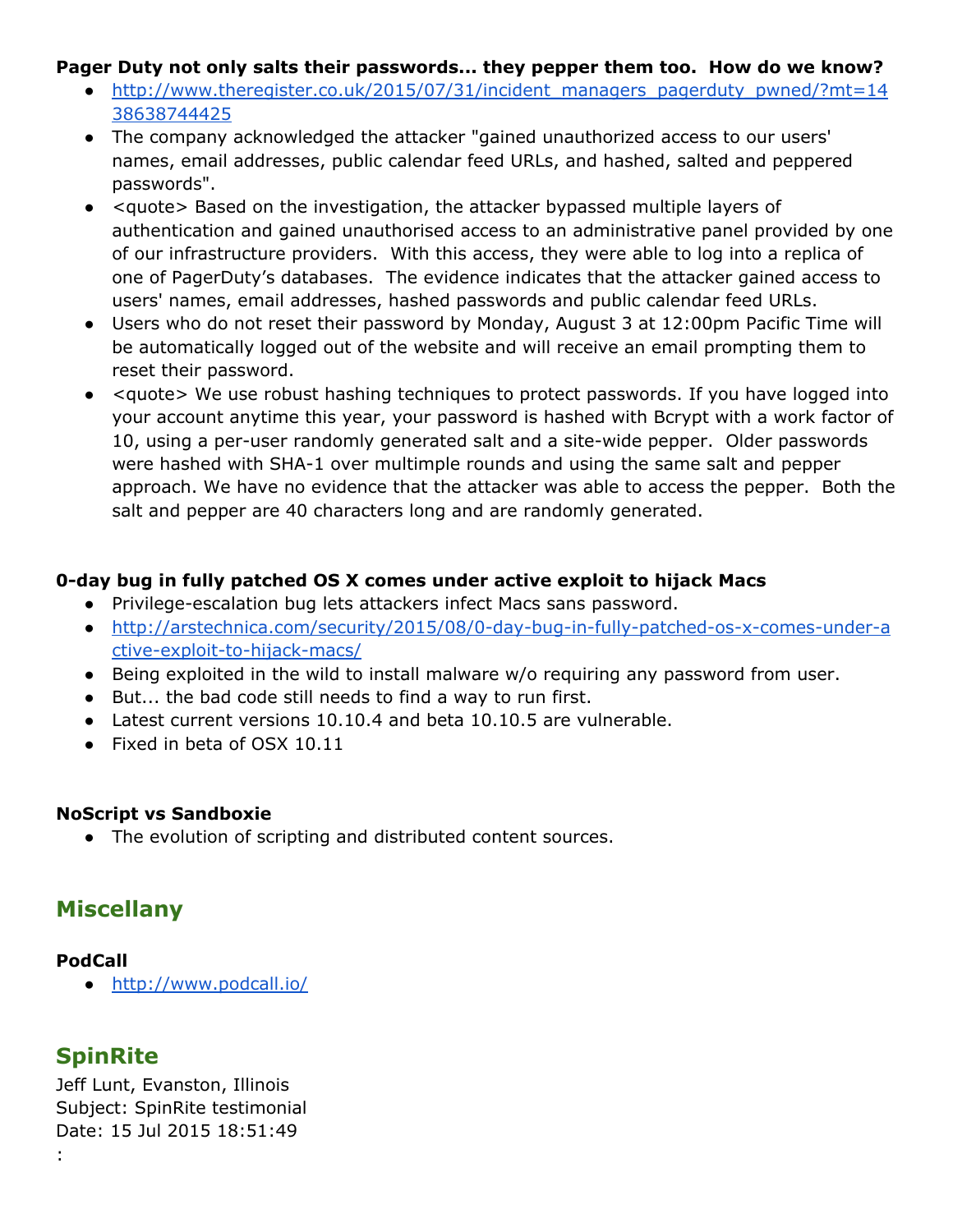Hey Steve,

Huge fan of the Security Now Podcast. Listener since episode 1 (blah, blah, blah).

I've been a fan of regularly backing up my data since my first major data loss at the age of 19, and while I've lost a drive or two in my time I can't offer one of those, "Really saved my bacon," kinds of testimonials, because since that first data loss I've always had a backup for my truly important data. That said I've also always been frustrated with disk utility tools built into OSes when something like SpinRite is the only thing that really does the complete maintenance and recovery job.

I recently bought a copy of SpinRite to fix some of the drives in my media server, and just wanted to drop you a line and say thanks for the awesome tool. While storage is cheap and it's easy to replace a dead drive (assuming you have a good backup) and go about your day, I just like the idea that I don't have to throw out a drive just because CHKDSK in Windows, or fsck in Unix/Linux, or Disk Utility on Mac can't do anything useful with it. SpinRite is a great piece work, and the stuff you're doing with Security Now, I think, qualifies you as a pretty great human being on the whole.

Keep up the great work!

# The Win10 Privacy Tradeoff

#### **In the press:**

- Microsoft's Windows 10 is a privacy nightmare. Here's how to protect yourself.
	- [http://www.slate.com/articles/technology/bitwise/2015/08/windows\\_10\\_privacy\\_pr](http://www.slate.com/articles/technology/bitwise/2015/08/windows_10_privacy_problems_here_s_how_bad_they_are_and_how_to_plug_them.html) oblems here s how bad they are and how to plug them.html
- 'Incredibly intrusive': Windows 10 spies on you by default ○ <http://www.rt.com/usa/311304-new-windows-privacy-issues/>
- Backlash grows over privacy in 'freemium' Windows 10
	- [http://www.computing.co.uk/ctg/news/2420044/backlash-grows-over-privacy-in-fr](http://www.computing.co.uk/ctg/news/2420044/backlash-grows-over-privacy-in-freemium-windows-10) [eemium-windows-10](http://www.computing.co.uk/ctg/news/2420044/backlash-grows-over-privacy-in-freemium-windows-10)

#### **Windows 10 is not an OS for me.**

- Tools or Toys?
- GRC's Windows Server 2000 -- it was a tool
	- But it didn't support the newer TLS cipher suites.
- My Windows XP machine -- it is a tool
	- Many of my utilities are 16-bits.
- I'll be moving to Windows 7
	- Support though the first term of our next President -- 2020.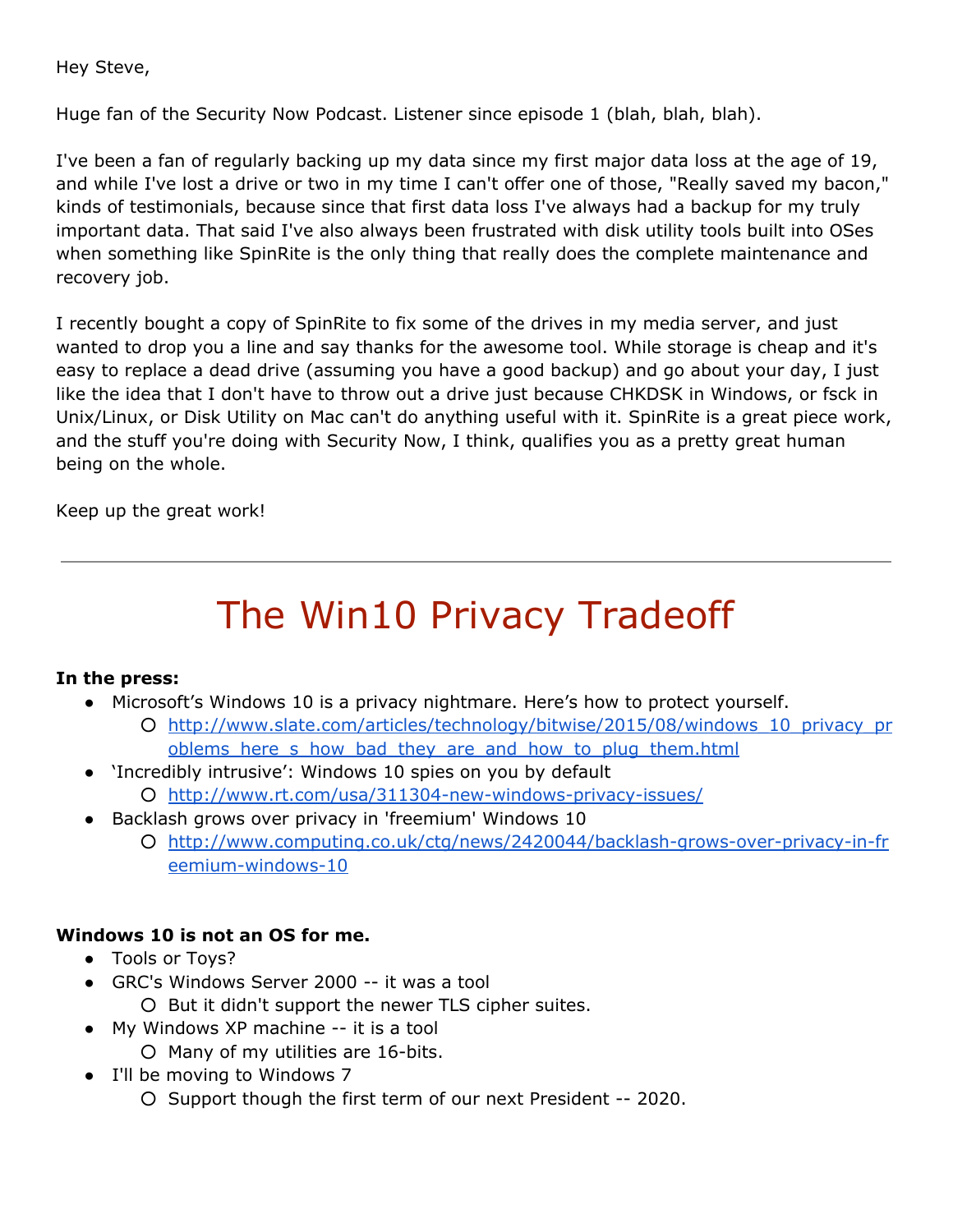#### **A new "AdvertisingID" for each user on a device**

● The ID can be used by third parties, such as app developers and advertising networks for profiling purposes.

#### **Bitlocker's recovery keys are backed up into the OneDrive account.**

#### **WiFi Sense:**

- Cross-Contact sharing must be enabled per-network.
- The only real annoyance is that when it's enabled it's with ALL contacts in a group, NOT with selected contacts.

#### **#1 Recommendation: When installing, DO NOT CHOOSE "Express Install"**

• and you can disable as Win10 is installed.

## **Settings / Privacy**

General

- Let apps use my advertising ID for experiences across apps.
- Send Microsoft info abouthow I write to help us improve typing and writing in the future.
- Let websites provide locally relevant content by accessing my language list.
- Manage my Microsoft advertising and other personalization info
- (Link to MS webite: Microsoft personalised ad preferences)
	- https://choice.microsoft.com/en-gb/opt-out
	- "Personalized ads in this browser"
	- "Personalized ads whenever I use my Microsoft account"
		- (Including Windows, Windows phone, Xbox & other devices.)
	- Check back to see whether "Personalized ads in this browser" setting remains OFF if you have opted out... There have been early reports of it mysteriously turning itself back on.

Location

● Global -- for all users of the machine -- defaults ON ○ BUT... all individual apps default to OFF

#### Camera

- Defaults ON and all apps default ON.
	- App Connector, Edge, MSN Food & Drink, OneNote

Microphone

- Defaults ON and all apps default ON..
	- Edge, Voice Recorder, Xbox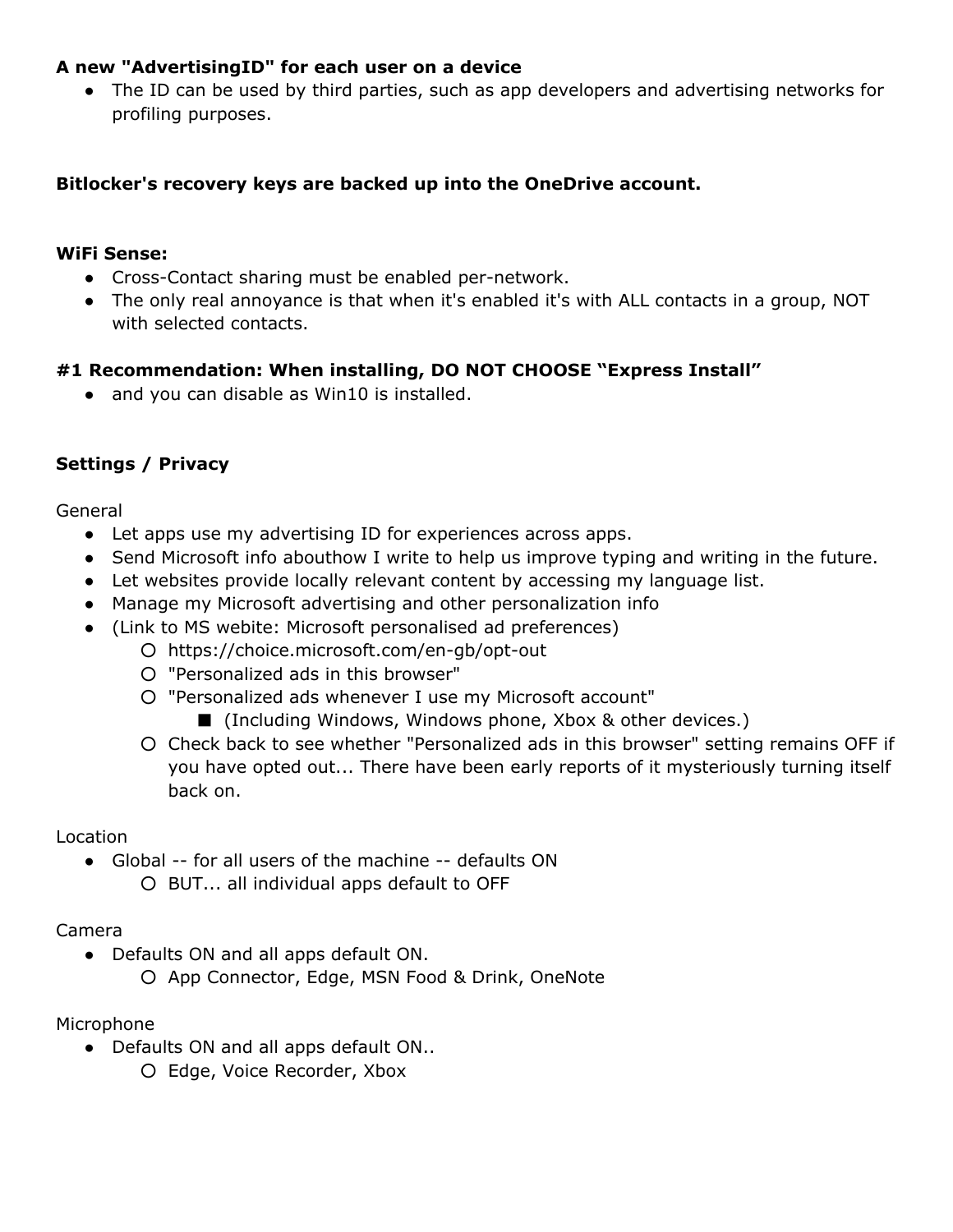Speech, Inking, Typing

- "Getting to know you"
- "Windows and Cortana can get to know your voice and writing to make better suggestions for you. We'll collect info like contacts, recent calendar events, speech and handwriting patterns, and typing history."
	- --> "Stop getting to know me" button
- Manage Cloud Info
	- Go to Bing and manage personal info for all your devices.
	- Learn more about speech, inking, and typing settings.
	- Privacy Statement.

## Account Info

- Let apps access my name, picture and other account info. -- Default ON.
- Choose the apps that can access your account info…
	- O << none present or listed for me >>

## **Contacts**

- Choose apps that can access contacts
	- App Connector
	- Mail & Calendar
	- Windows Shell Experience

## Calendar

- Let apps access my calendar Default ON
	- App Connector
	- Mail & Calendar

# **Messaging**

- Let apps read or send messages (text or MMS) Default ON
	- Choose apps that can read or send messages

#### Radios

- Some apps use radios--like Bluetooth-- in your device to send and receive data. Sometimes, apps need to turn these radios on and off to work their magic.
- Let apps control radios -- Defaults ON.
- Choose apps that can control radios
	- O << none present or listed for me >>

# Other devices

- Sync with devices Default ON
- Let your apps automatically share and sync info with wireless devices that don't explicitly pair with your PC, tablet, or phone. Example: beacons.
- Choose apps that can sync with devices.

# Feedback & Diagnostics

- Feedback frequency: "Windows should ask for my feedback"
	- Automatically (Recommended)
	- Always / Once a day / Once a week / Never